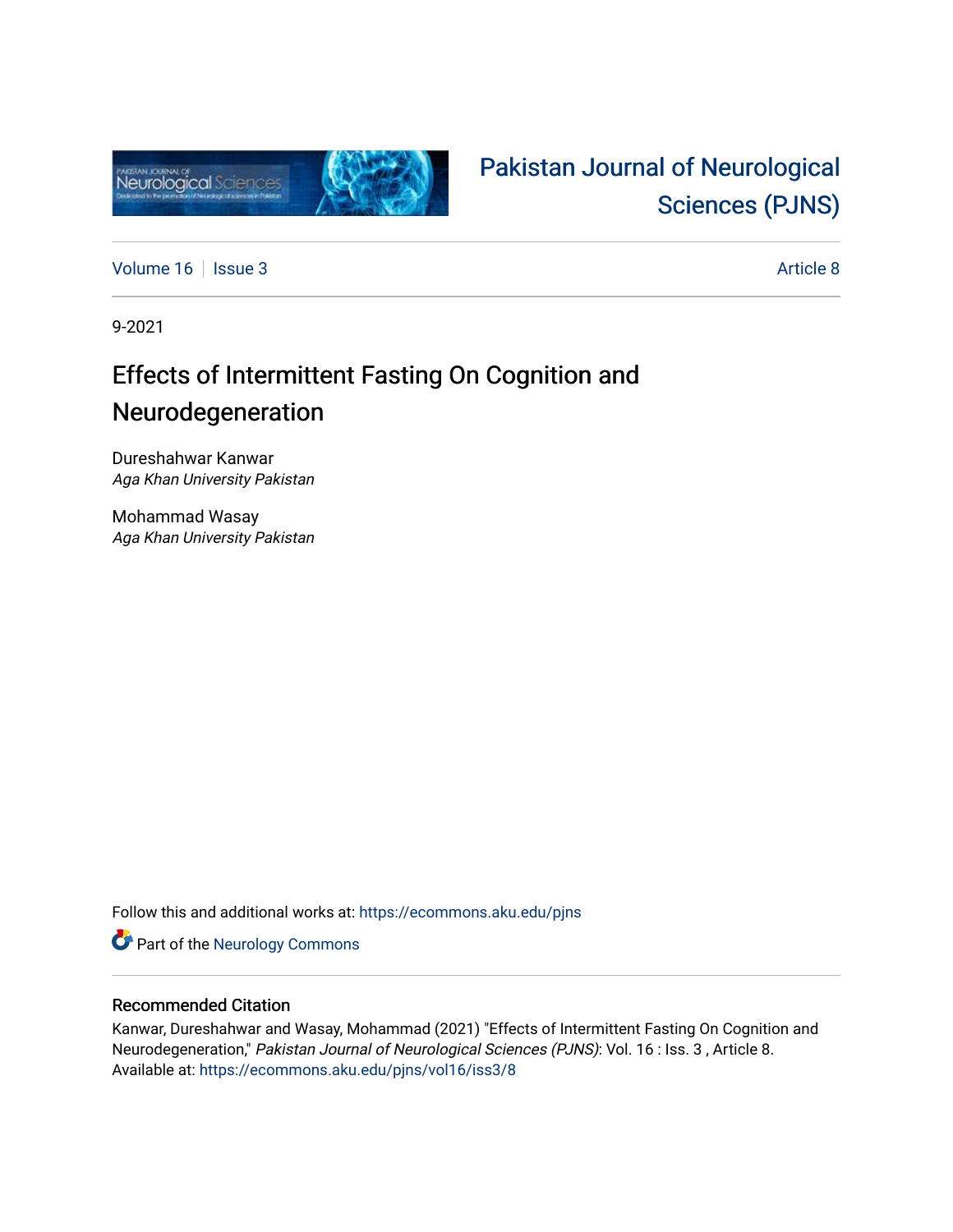### EFFECTS OF INTERMITTENT FASTING ON COGNITION AND NEURODEGENERATION

**Dureshahwar Kanwar1 Mohammad Wasay2** *1,2Department of Medicine, Aga Khan University*

*Correspondence Author: Dureshahwar Kanwar FCPS Department of Medicine Aga Khan University Karachi. Email: dureshahwar.kanwar@aku.edu*

*Date of submission: March 28, 2021 Date of revision: August 25, 2021 Date of acceptance: September 12, 2021*

#### ABSTRACT:

Intermittent fasting (IF) can facilitate neurodegenerative, neuroadaptive and neuroprotective processes leading to profound effects on cognition and dementias. The impact that IF has on the central nervous system is still not fully known. Several factors come into likely effect including changes in energy metabolism, oxidative damage, insulin sensitivity, inflammation, and functional changes related to various neurotransmitters and hormones. During IF ketones are produced in large quantities and the brain consumes these for energy. The presence of ketone bodies increases the expression of the genes for brain derived neurotrophic factor which has a powerful effect on dementia and cognition. Brain derived neurotrophic factor (BDNF) in the hippocampus, the striatum, and cerebral cortex affects learning capabilities and memory. This process is enhanced by IF. IF also has multiple effects on the endocrine wellbeing, including control of hypertension, metabolic syndrome, insulin resistance and dyslipidemia. In ancient times, fasting was a common practice but with recent cellular studies the beneficial effects on the brain of IF are being truly proven. In a world of costly health care with an increase in neurological disorders, IF could be an effective therapy that is multi targeted, self-controlled and cost free .Further research is required to question the effect of IF in the long-term and whether pharmaceuticals can come up with safer medication options that imitate the effects of IF without a drastic change in the eating patterns.

#### KEYWORDS:

Intermittent Fasting(IF), Cognition, Dementia, Brain derived neurotrophic factor (BDNF)

#### INTRODUCTION:

The current living norms are such that most people have excessive food accessibility with relatively decreased physical activity. Intermittent fasting (IF) implies an eating plan that switches between eating and fasting on a regular pattern. It is not a diet in the conventional sense but a very popular fitness ritual. Its success more so relies on vast periods of complete absence of diet and not what one intake. There are many protocols in practice for intermittent fasting including lean gains protocol and eat- stop-eat protocol. In lean gains protocol subjects are allowed to eat eight hours followed by sixteen hours fasting while eat-stop-eat protocol allows fasting for twenty fours once a week. Another protocol popular as 5;2 diet allows subject to consume only 500 calories daily for two days and normal eating for five days. $1$  Muslims fast from dawn until dusk during one month in the year -Ramadan. While Christians, Jews, Buddhists, and Hindus have different traditions to their fating ritual. There is ample evidence from history that fasting was observed anciently by the greats like Hippocrates who

believed in a pure water only fast as a method of healing or Plato who fasted for better physical and mental efficiency. Interestingly there is recent research that claims intermittent fasting may affect cognition and dementias like Alzheimer's disease.

#### COGNITION AND DEMENTIA: DEFINITION AND BURDEN

Dementia is one of the most common neurological diseases especially among elderly. Its presenting features include functional disability with memory changes and cognitive deficits. The American Psychiatric Association' fifth edition of the Diagnostic and Statistical Manual of Mental Disorders (DSM 5) states Dementia as a major neurocognitive disorder (NCD) and mild cognitive impairment (MCI) as a mild NCD. The DSM-5 details cognitive domains which may be affected in both mild and major NCD including executive function, learning and memory, language, and perceptual motor functions. Current global prevalence of dementia is around 50 Million with more than half living in low income and middle-income countries. This number is supposed to reach up to 66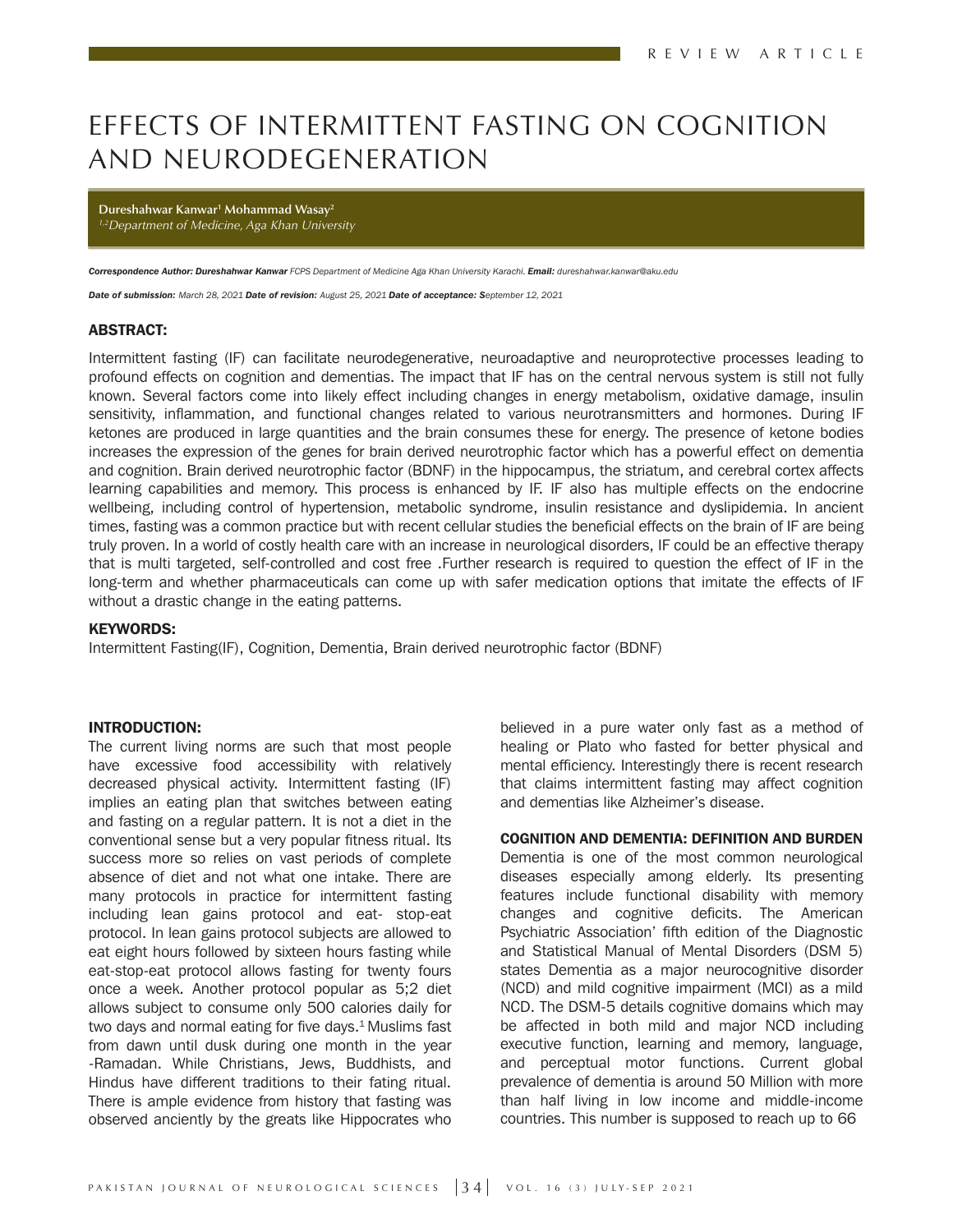million by 2030 and up to 115 million by 2050.2 Alzheimer disease (AD) is the most common form of dementia and may contribute to 70-80 % of cases.2 It is a major cause of disability among elderly population. Burden of care of dementia patients lies with family and health care system. Dementia care expenditure may be leading financial burden for many health care systems in coming years. Lack of awareness leads to increase care giver burden and financial resources.<sup>2</sup>

#### CELLULAR EFFECTS OF INTERMITTENT FASTING:

There are several adaptive cellular responses due to IF. After meals glucose is used for energy usually and fat is stored as triglycerides in adipose tissue. During fasting triglycerides are broken down to fatty acids and glycerol and later converted to ketones by the liver. Oxidation of fatty acids leads to ketone bodies formation. In low glucose states, ketones become major energy source for brain. Ketones levels rise after 12 hours of fasting and remain elevated for 24-28 hours.<sup>34</sup> Ketone bodies are important signaling molecules with effects on cells and organ functions.<sup>5</sup> They regulate the expression of many proteins and molecules including fibroblast growth factor 21,nicotinamide adenine dinucleotide (NAD) and peroxisome proliferator activated receptor etc. with profound effects on systemic metabolism.6 Ketone bodies also stimulate expression of the gene for brain derived neurotrophic factor.<sup>7</sup> Brain derived neurotrophic factor(BDNF) affects the learning and memory. IF has proven to stimulate BDNF in the various parts of brain. 8 A published article by a leading expert suggested caloric restriction leads to decreased production of oxygen free radicals. <sup>9</sup> Moreover IF enhances GABAergic inhibitory neurotransmission which can prevent excitotoxicity and seizures seen in around 10 percent patients with dementia.<sup>10</sup> Dietary changes may lead to changes in insulin sensitivity. <sup>11</sup>

#### BRAIN-DERIVED NEUROTROPHIC FACTOR (BDNF) IN FASTING:

It has been shown in research studies that intermittent fasting can increase BDNF expression in temporal lobes especially hippocampus. BDNF is a neurotrophin with multidimensional effects including plasticity and survival. It may affect neurogenesis stimulate neuron survival. Neurodegenerative disease for example Alzheimer's disease and Parkinsons Disease demonstrate decreased BDNF levels. In healthy volunteers, mean plasma BDNF levels were found to be approximately 92.5 pg./ml (8.0-927.0 pg./ml).<sup>12</sup> A recent study measured CSF concentration of BDNF, Aβ42 and total tau in patients with Alzheimer's disease and mild cognitive impairment and compared to cognitively normal subjects. Study showed BDNF levels were lower in patients with AD as

compared to cognitively normal controls.13

#### INTERMITTENT FASTING AND NEURODEGENERATION:

Neurogenesis in adult hippocampus and its connections to prefrontal cortex are linked to learning and memory.14 Mild stressors like exercise, enriched environment, and restricted daily intake were shown to increase new neuron formation corroborating the association between cognition and neuroplasticity. Underlying mechanisms contributing toward effects of fasting may include reduction in oxidative stress, neurotrophic signal enhancement, and improved bioenergetics. Reduced dietary intake and lack of available energy leads to a perceived cellular stress by neurons which in turn result in increased production of stress resistant response proteins.

Several mechanisms are responsible for synthesis of neurotropic factors especially brain derived neurotropic factor and anti-oxidative enzymes. These include peroxisome proliferator-activated receptors (PPARs), insulin-like fork head box O (FOXO) signaling factors and sirtuins (SIRTs). 26 Data from animal studies suggest anti amyloidogenic activity in rodent brains is maintained by increased generation of active A disintegrin and metalloproteinase 10 (ADAM10) proteins secondary to higher levels of SIRTI1.<sup>15</sup>

This increased level of active ADAM10 not only reduces Aβ but also can lead to reduction in Tau pathology and increased hippocampal neurogenesis. Alternate day fasting and daily caloric restriction reverses the adverse effects of obesity, diabetes and neuro inflammation on spatial learning and memory. The underlying mechanism in intermittent fasting is metabolic switching in which metabolism is switched from glucose to ketones. This mode of metabolism is main driver of health benefits observed in some clinical and pre-clinical studies.

#### ANIMAL STUDIES:

Intermittent fasting may enhance many cognitive domains including working memory, special memory, and associative memory. <sup>16</sup> Studies have demonstrated that short-term and medium-term intermittent fasting could have a neuroprotective effect by decreasing amyloid-β (Aβ) peptide aggregates and microglia activation. Studies have shown that , rats and mice maintained on an intermittent fasting routine exhibit less neuronal dysfunction and degeneration.  $17$  nother study looking at a rat model of menopause and Alzheimer's disease demonstrated that intermittent fasting may prevent some of the metabolic pathologies associated with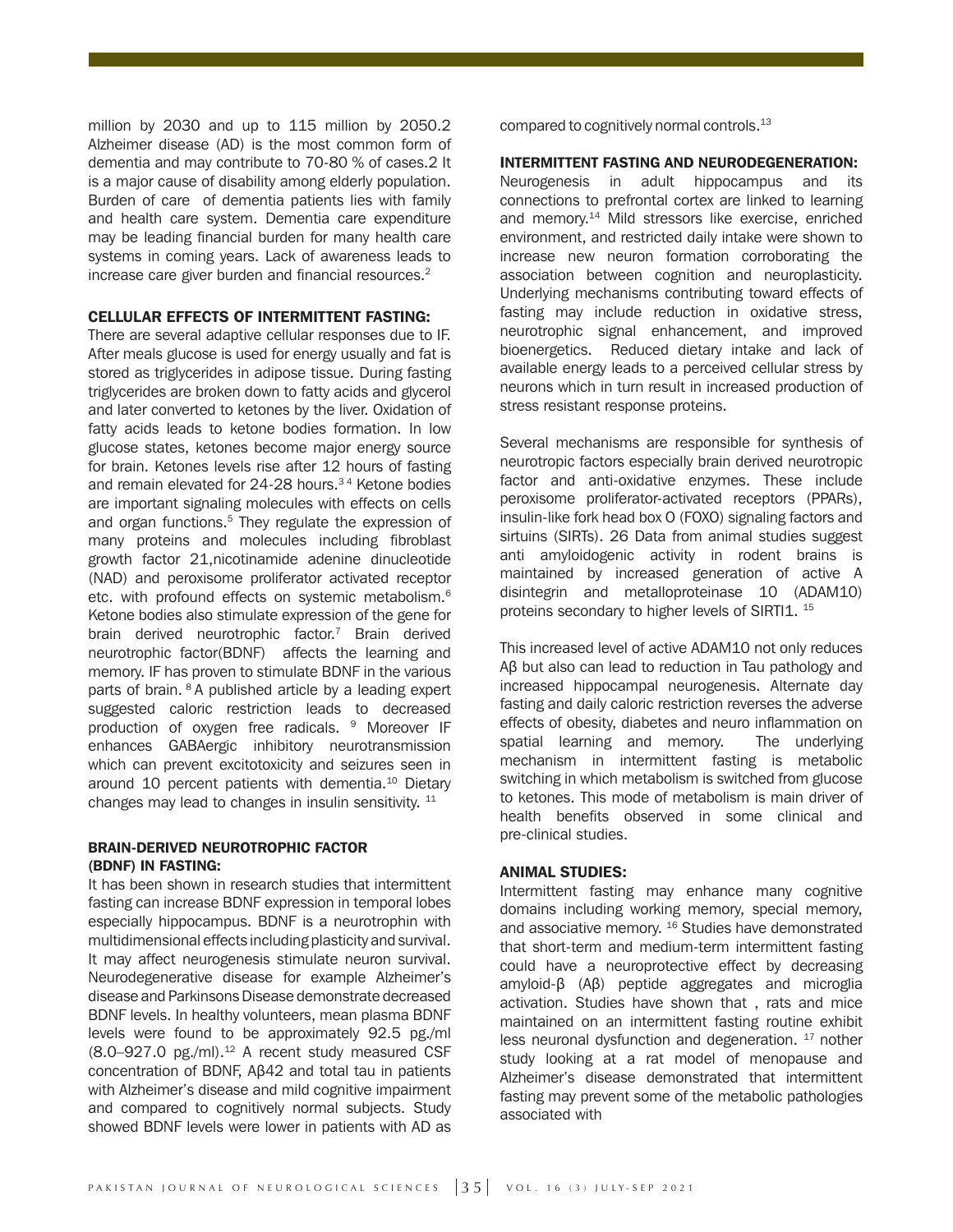menopause and protect against age-related memory decline.18

#### HUMAN STUDIES AND META ANALYSIS:

A small study of fifty healthy subjects divided into three groups (controls; 30% caloric restriction and 20% increase in fat intake) for three months demonstrated a significant increase in verbal memory scores after caloric restriction. These scores correlated with high levels of CRP and decreased fasting plasma insulin levels. 19 Effect of intentional and substantial weight loss on cognitive function has been a topic of many research studies with assessment of cognitive function using validated tools before and after weight loss. A meta-analysis of these studies showed heterogenous outcome with modest and significant effect of weight loss on cognitive function. A significant association between weight loss and improvement in attention span and executive function was also reported. <sup>20</sup> A recent study from Canada showed that 2 years of caloric restriction in non-obese healthy adults led to a significant improvement in in working memory.<sup>21</sup> Epidemiological data suggests that excessive energy intake in midlife increases the risks of stroke and neurodegenerative diseases.<sup>22</sup> No clear consensus exists to prove a beneficial effect of fasting in the adolescent age. Some studies have also shown no impact or negative impact on school performance and cognition after short-term fasting.  $23$  Also at school going age a lot of confounders like socioeconomic status, psychopathological conditions, parents' education, and attitudes towards school would be difficult to take into perspective. IF improves insulin sensitivity, and thus prevents obesity. Six short term studies involving obese or overweight adults have shown that IF is as effective for weight loss as standard diets.<sup>24</sup>

#### FUTURE RESEARCH:

In a world of costly health care with increasing neurological disorders, IF could be an effective beneficial therapy that is multi targeted, self-controlled and cost free. Detailed, unified research studies are needed to investigate the possible implications of IF in the long-term. Also, the possible implications of IF for people who are within the normal body mass index Further research is needed at the pharmaceutical level for safer medication options that imitate the effects of IF without a drastic change in the eating patterns as long-term dietary and fluid restriction may have led to poor performance and non-sustained attention. An important research question would be to see the temporal effects on cognition as this may not be seen immediately and may have a more lasting impact. Physicians should provide adequate information and support to patients opting for IF as its implications may have considerable adverse effects such as irritability and reduced concentration especially in the beginning despite of evidence for health benefits.

#### REFERENCES:

- 1. Ganesan K, Habboush Y, Sultan S. Intermittent fasting: the choice for a healthier lifestyle. Cureus 2018;10:e294
- 2. Wortmann M. Dementia: a global health priority-highlights from an ADI and World Health Organization report. Alzheimer's research & therapy. 2012 Oct 1;4(5):40.
- 3. Longo VD, Mattson MP. Fasting: molecular mechanisms and clinical applications. Cell metabolism. 2014 Feb 4;19(2):181-92.
- 4. Browning JD, Baxter J, Satapati S, Burgess SC. The effect of short-term fasting on liver and skeletal muscle lipid, glucose, and energy metabolism in healthy women and men. Journal of lipid research. 2012 Mar 1;53(3):577-86.
- 5. Newman JC, Verdin E. β-Hydroxybutyrate: a signaling metabolite. Annual review of nutrition. 2017 Aug 21;37:51-76.
- 6. Gälman C, Lundåsen T, Kharitonenkov A, Bina HA, Eriksson M, Hafström I, Dahlin M, Åmark P, Angelin B, Rudling M. The circulating metabolic regulator FGF21 is induced b prolonged fasting and PPARα activation in man. Cell metabolism.

2008 Aug 6;8(2):169-74. 7. Mattson MP, Moehl K, Ghena N, Schmaedick M,

- Cheng A. Intermittent metabolic switching, neuroplasticity, and brain health. Nature Reviews Neuroscience. 2018 Feb;19(2):63.
- 8. Vasconcelos AR, Yshii LM, Viel TA, Buck HS, Mattson MP, Scavone C, Kawamoto EM. Intermittent fasting attenuates lipopolysaccharide-induced neuroinflammation and memory impairment. Journal of neuroinflammation. 2014 Dec 1;11(1):85.
- 9. de Cabo R, Mattson MP. Effects of Intermittent Fasting on Health, Aging, and Disease. New England Journal of Medicine. 2019 Dec 26;381(26):2541-51.
- 10.Liu Y, Cheng A, Li YJ, Yang Y, Kishimoto Y, Zhang S, Wang Y, Wan R, Raefsky SM, Lu D, Saito T. SIRT3 mediates hippocampal synaptic adaptations to intermittent fasting and ameliorates deficits in APP mutant mice. Nature communications. 2019 Apr 23;10(1):1-1
- 11.Redman LM, Ravussin E. Caloric restriction in humans: impact on physiological, psychological, and behavioral outcomes. Antioxidants & redox signaling. 2011 Jan 15;14(2):275-87.
- 12.Zhang HT, Li LY, Zou XL, Song XB, Hu YL, Feng ZT, Wang TT. Immunohistochemical distribution of NGF,